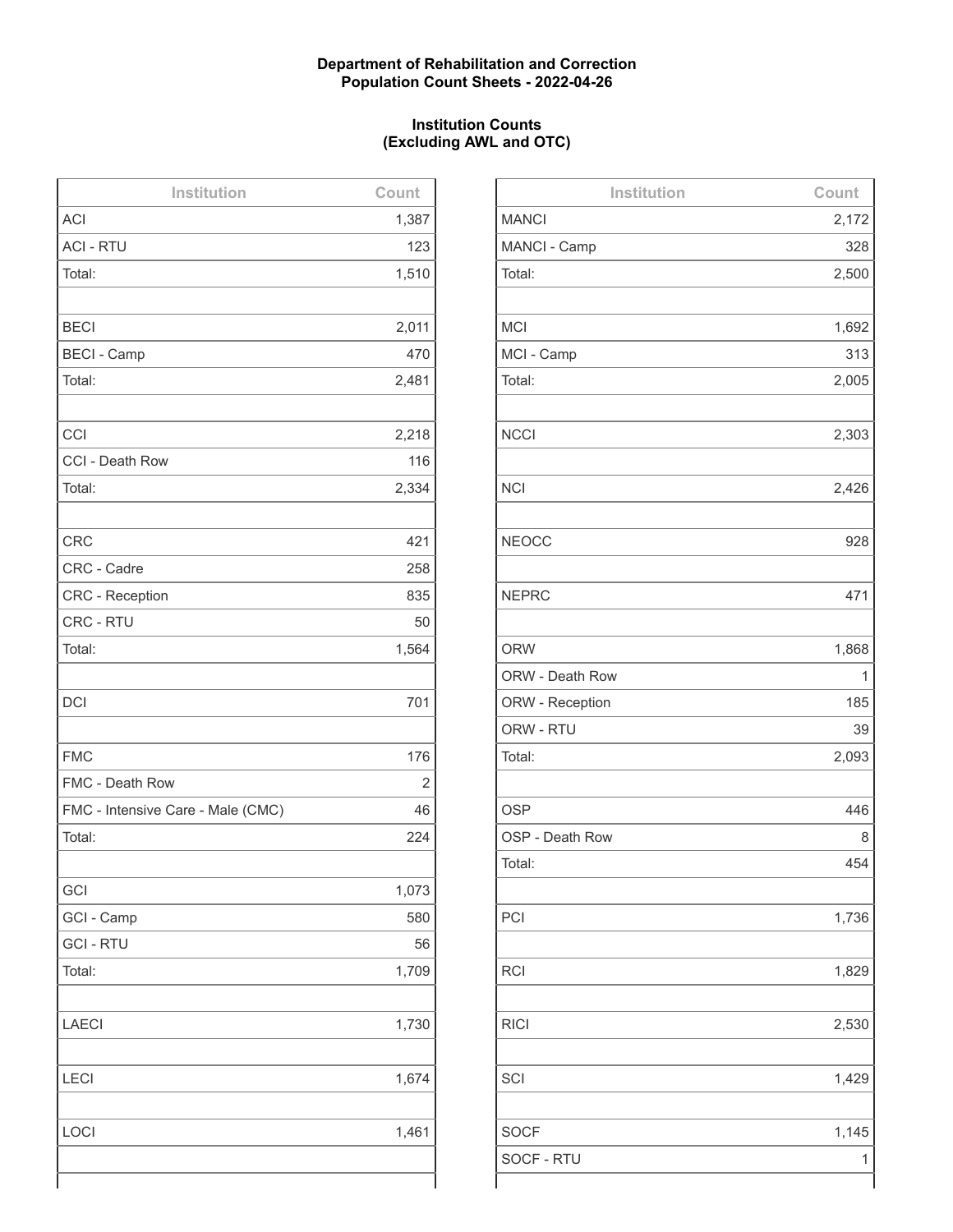|                  | <b>Total Population:</b> | 43,332 |
|------------------|--------------------------|--------|
|                  |                          |        |
| Total:           |                          | 976    |
| <b>WCI-RTU</b>   |                          | 26     |
| <b>WCI</b>       |                          | 950    |
|                  |                          |        |
| Total:           |                          | 604    |
| <b>TOCI - PC</b> |                          | 118    |
| <b>TOCI</b>      |                          | 486    |
|                  |                          |        |
| Total:           |                          | 1,463  |
| TCI - Camp       |                          | 411    |
| <b>TCI</b>       |                          | 1,052  |
|                  |                          |        |
| Total:           |                          | 1,146  |

| * The Total Population includes 30 Offenders with Reason Codes 30 & 31. |  |  |  |
|-------------------------------------------------------------------------|--|--|--|
| ** The Total Population includes 31 Offenders with Reason Code 0A.      |  |  |  |

### **Male Population by Security Level (Include AWL and Exclude OTC)**

| <b>Security Level</b>  |                   | <b>Body</b> | <b>AWL</b> | $(-OTC)$ | Total  |
|------------------------|-------------------|-------------|------------|----------|--------|
| <b>Total Level ERH</b> |                   | 1,192       | 12         | 11       | 1,193  |
| Total Level 4          |                   | 950         | 13         | 6        | 957    |
| Total Level 3          |                   | 8,606       | 127        | 116      | 8,617  |
| Total Level 2          |                   | 15,491      | 182        | 126      | 15,547 |
| <b>Total Level 1</b>   |                   | 13,633      | 152        | 94       | 13,691 |
| <b>Total Death Row</b> |                   | 129         |            | 0        | 130    |
|                        | <b>Total Male</b> | 40,001      | 487        | 353      | 40,135 |

### **Female Population by Institution (Include AWL and Exclude OTC)**

| Institution     |                     | <b>Body</b>    | <b>AWL</b> | $(-OTC)$       | Total          |
|-----------------|---------------------|----------------|------------|----------------|----------------|
| <b>DCI</b>      |                     | 700            | 2          |                | 701            |
| <b>FMC</b>      |                     | $\overline{4}$ | $\Omega$   | $\Omega$       | $\overline{4}$ |
| <b>NEPRC</b>    |                     | 471            | 7          | $\overline{2}$ | 476            |
| <b>ORW</b>      |                     | 1,868          | 31         | 22             | 1,877          |
| ORW - Death Row |                     |                | $\Omega$   | $\Omega$       |                |
| ORW - Reception |                     | 185            | 5          | 4              | 186            |
| ORW - RTU       |                     | 39             | $\Omega$   | 0              | 39             |
|                 | <b>Total Female</b> | 3,268          | 45         | 29             | 3,284          |
|                 |                     |                |            |                |                |

|  | <b>Total Population:</b><br><b>IVWII</b> PPUINTUIII | 43,269 | 532 | 382 |  |
|--|-----------------------------------------------------|--------|-----|-----|--|
|--|-----------------------------------------------------|--------|-----|-----|--|

| <b>LORCI</b>             | 628   |
|--------------------------|-------|
| <b>LORCI - Cadre</b>     | 211   |
| <b>LORCI - Reception</b> | 263   |
| Total:                   | 1,102 |
|                          |       |
| <b>MACI</b>              | 663   |
|                          |       |
| MACI - Minimum           | 1,286 |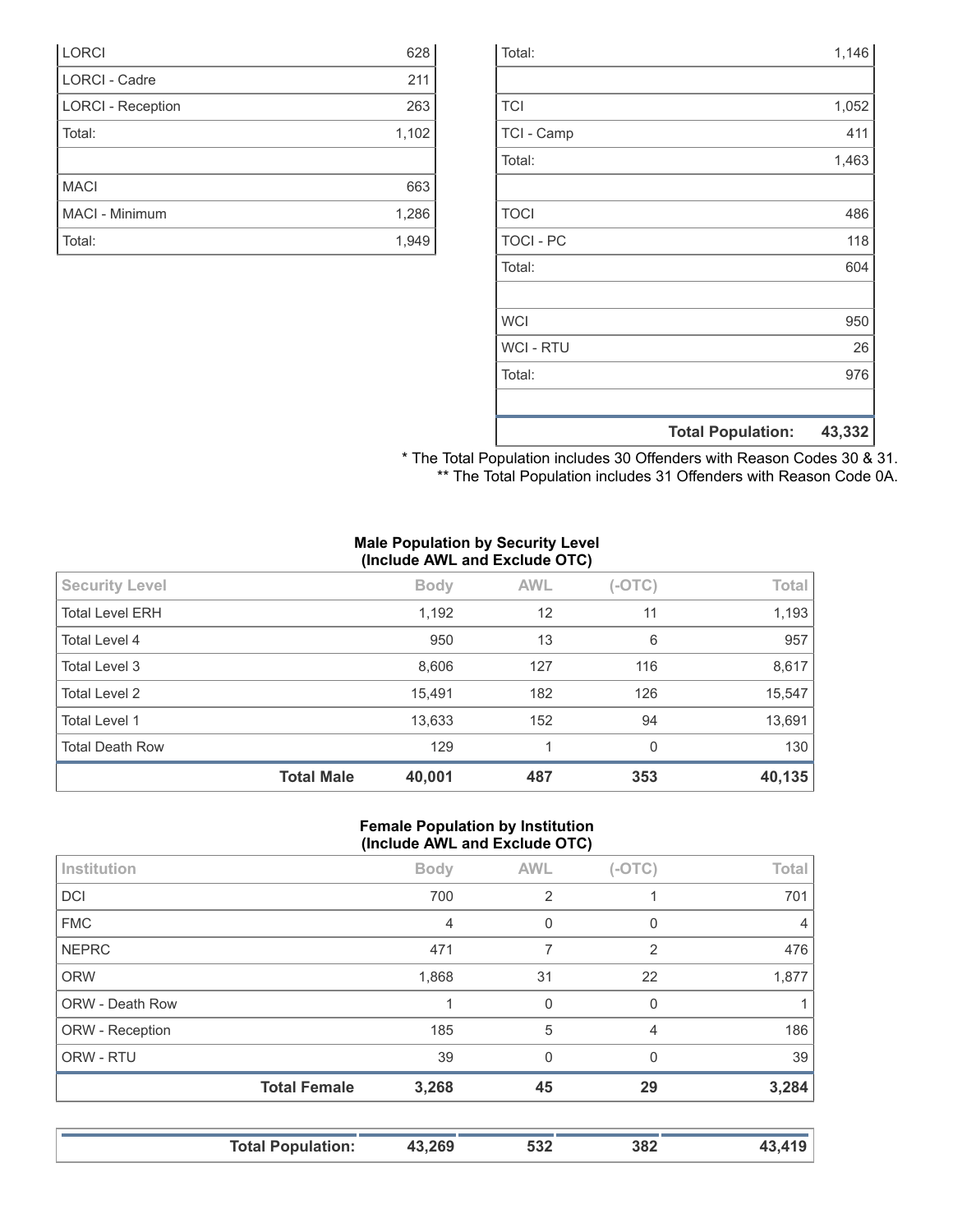| Institution  |                        | <b>Body</b>               | <b>AWL</b>     | $(-OTC)$            | Total                     |
|--------------|------------------------|---------------------------|----------------|---------------------|---------------------------|
| ACI          |                        | $\sqrt{2}$                | $\mathbf 0$    | $\mathbf 0$         | $\sqrt{2}$                |
| ${\sf CRC}$  |                        | $\sqrt{3}$                | 1              | 1                   | $\sqrt{3}$                |
| CRC - RTU    |                        | $\,6\,$                   | $\mathbf 0$    | $\mathbf 0$         | $\,6\,$                   |
| <b>FMC</b>   |                        | $\ensuremath{\mathsf{3}}$ | $\mathbf 0$    | $\mathbf 0$         | $\ensuremath{\mathsf{3}}$ |
| LECI         |                        | 29                        | $\mathbf 0$    | $\mathbf 0$         | 29                        |
| LORCI        |                        | 1                         | $\mathbf 0$    | $\boldsymbol{0}$    | 1                         |
| <b>MACI</b>  |                        | $\boldsymbol{9}$          | $\mathbf 0$    | $\mathsf{O}\xspace$ | $\boldsymbol{9}$          |
| <b>MANCI</b> |                        | 20                        | $\mathbf 0$    | $\mathsf{O}\xspace$ | $20\,$                    |
| <b>NEOCC</b> |                        | $10$                      | $\mathbf 0$    | $\mathsf 0$         | $10$                      |
| <b>OSP</b>   |                        | 384                       | $\overline{4}$ | $\overline{4}$      | 384                       |
| RCI          |                        | 12                        | $\mathbf 0$    | $\mathsf{O}\xspace$ | 12                        |
| SOCF         |                        | 544                       | $\overline{7}$ | $\,6\,$             | 545                       |
| <b>TCI</b>   |                        | 16                        | $\mathbf 0$    | $\mathsf{O}\xspace$ | 16                        |
| <b>TOCI</b>  |                        | 140                       | $\mathbf 0$    | $\mathsf{O}\xspace$ | 140                       |
| TOCI - PC    |                        | 1                         | $\mathbf 0$    | $\mathsf{O}\xspace$ | $\mathbf{1}$              |
| WCI          |                        | $\overline{4}$            | $\mathbf 0$    | $\mathsf{O}\xspace$ | $\overline{4}$            |
| WCI - RTU    |                        | $\,8\,$                   | $\mathbf 0$    | $\boldsymbol{0}$    | 8                         |
|              | <b>Total Level ERH</b> | 1,192                     | 12             | 11                  | 1,193                     |

# **Male Population by Institution: Security Level ERH (Include AWL and Exclude OTC)**

# **Male Population by Institution: Security Level 4 (Include AWL and Exclude OTC)**

| Institution              |                      | <b>Body</b>      | <b>AWL</b>                | $(-OTC)$        | Total            |
|--------------------------|----------------------|------------------|---------------------------|-----------------|------------------|
| ACI                      |                      | $\overline{4}$   | $\mathbf 0$               | $\mathbf 0$     | 4                |
| CRC                      |                      | $\sqrt{3}$       | $\mathbf 0$               | $\mathbf 0$     | 3                |
| CRC - Reception          |                      | 1                | $\mathbf 0$               | $\mathbf 0$     | 1                |
| CRC - RTU                |                      | $\boldsymbol{9}$ | $\mathbf 0$               | $\mathbf 0$     | $\boldsymbol{9}$ |
| <b>FMC</b>               |                      | 1                | $\mathbf 0$               | $\mathbf 0$     | 1                |
| LORCI                    |                      | 6                | $\overline{2}$            | $\overline{2}$  | $6\,$            |
| <b>LORCI - Reception</b> |                      | 1                | $\mathbf 0$               | $\mathbf 0$     | 1                |
| <b>MACI</b>              |                      | $\boldsymbol{9}$ | $\mathbf 0$               | $\mathbf 0$     | $\boldsymbol{9}$ |
| <b>OSP</b>               |                      | 36               | $\mathbf 0$               | $\mathbf 0$     | 36               |
| <b>SOCF</b>              |                      | 533              | $\,8\,$                   | $\overline{4}$  | 537              |
| SOCF - RTU               |                      | 1                | $\mathbf 0$               | $\mathbf 0$     | 1                |
| <b>TOCI</b>              |                      | 329              | $\ensuremath{\mathsf{3}}$ | $\mathbf 0$     | 332              |
| <b>TOCI - PC</b>         |                      | $\boldsymbol{9}$ | $\mathbf 0$               | $\mathbf 0$     | 9                |
| <b>WCI</b>               |                      | 1                | $\mathbf 0$               | $\mathbf 0$     | 1                |
| <b>WCI-RTU</b>           |                      | 7                | $\boldsymbol{0}$          | $\mathbf 0$     | 7                |
|                          | <b>Total Level 4</b> | 950              | 13                        | $6\phantom{1}6$ | 957              |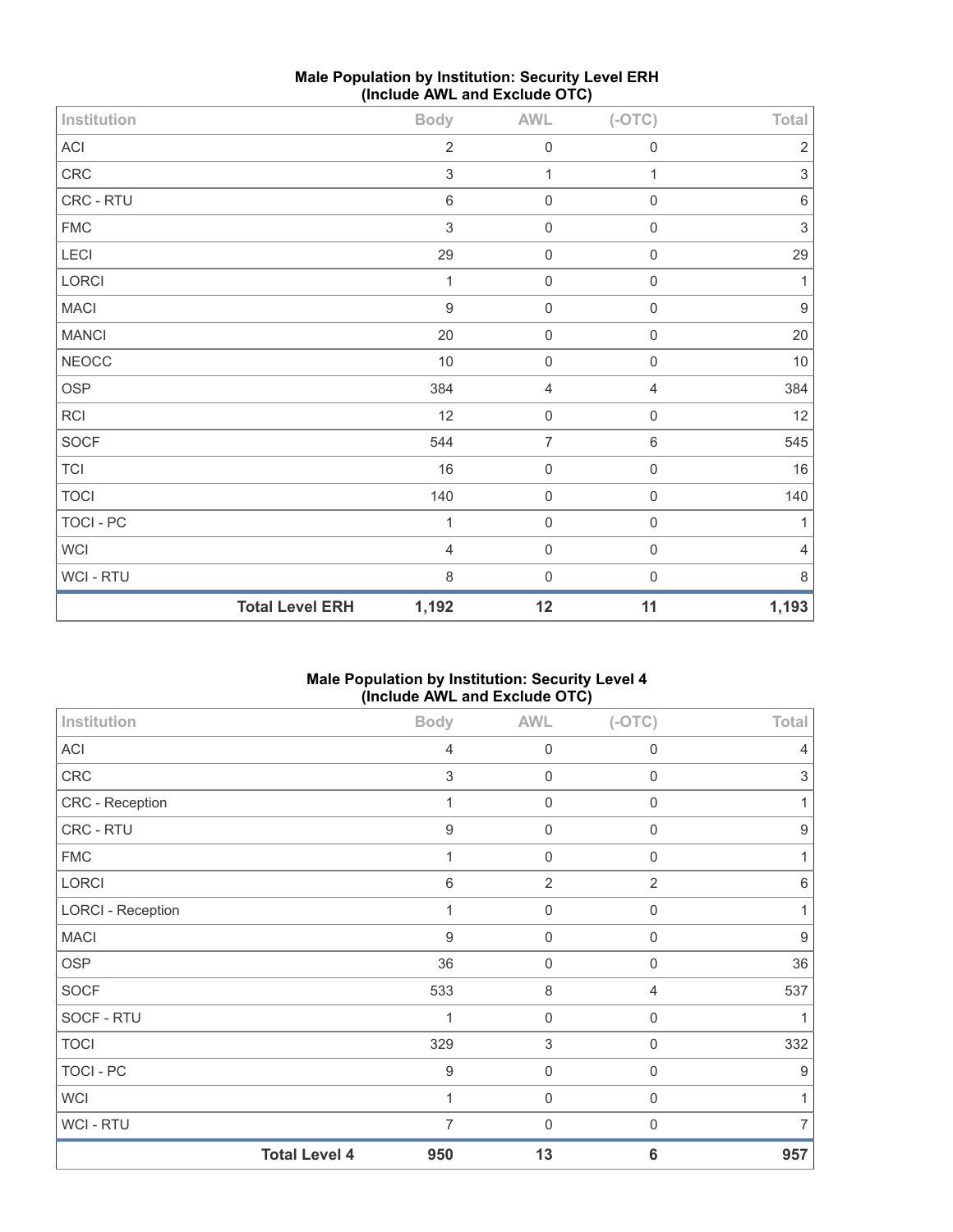| Male Population by Institution: Security Level 3 |  |
|--------------------------------------------------|--|
| (Include AWL and Exclude OTC)                    |  |

| Institution                       |                      | <b>Body</b>               | <b>AWL</b>          | $(-OTC)$            | Total                     |
|-----------------------------------|----------------------|---------------------------|---------------------|---------------------|---------------------------|
| ACI                               |                      | 28                        | $\mathsf{O}\xspace$ | $\mathsf 0$         | 28                        |
| CCI                               |                      | $\overline{2}$            | $\mathbf 0$         | $\mathbf 0$         | $\sqrt{2}$                |
| CRC                               |                      | 186                       | 13                  | 12                  | 187                       |
| CRC - Cadre                       |                      | $\overline{4}$            | $\mathbf 0$         | $\mathbf 0$         | $\overline{4}$            |
| CRC - Reception                   |                      | 347                       | $\,6\,$             | $\sqrt{5}$          | 348                       |
| CRC - RTU                         |                      | 35                        | $\mathbf 0$         | $\mathbf 0$         | 35                        |
| <b>FMC</b>                        |                      | 15                        | $\mathbf 0$         | $\mathbf 0$         | 15                        |
| FMC - Intensive Care - Male (CMC) |                      | $\ensuremath{\mathsf{3}}$ | $\mathbf 0$         | $\mathbf 0$         | $\ensuremath{\mathsf{3}}$ |
| GCI                               |                      | $\mathbf{1}$              | $\mathbf 0$         | $\mathbf 0$         | $\mathbf{1}$              |
| LAECI                             |                      | 10                        | $\mathbf 0$         | $\mathbf 0$         | $10$                      |
| LECI                              |                      | 1,441                     | 11                  | $\boldsymbol{9}$    | 1,443                     |
| LOCI                              |                      | 1                         | $\mathbf 0$         | $\mathbf 0$         | $\mathbf{1}$              |
| LORCI                             |                      | 304                       | 35                  | 35                  | 304                       |
| LORCI - Cadre                     |                      | 98                        | $\mathbf 0$         | $\mathbf 0$         | 98                        |
| <b>LORCI - Reception</b>          |                      | 168                       | $\overline{4}$      | $\overline{4}$      | 168                       |
| <b>MACI</b>                       |                      | 196                       | $\mathbf{1}$        | 1                   | 196                       |
| <b>MANCI</b>                      |                      | 1,926                     | 16                  | 15                  | 1,927                     |
| NCCI                              |                      | $\overline{4}$            | $\mathbf 0$         | $\mathsf 0$         | 4                         |
| <b>NCI</b>                        |                      | $\overline{4}$            | $\mathbf 0$         | $\mathbf 0$         | $\overline{4}$            |
| <b>NEOCC</b>                      |                      | 415                       | 10                  | $\boldsymbol{9}$    | 416                       |
| <b>OSP</b>                        |                      | 5                         | $\mathsf 0$         | $\mathsf 0$         | $\sqrt{5}$                |
| PCI                               |                      | 20                        | $\mathbf 0$         | $\mathbf 0$         | 20                        |
| RCI                               |                      | 1,497                     | 15                  | 13                  | 1,499                     |
| <b>RICI</b>                       |                      | 5                         | $\mathbf 0$         | $\mathbf 0$         | $\,$ 5 $\,$               |
| SCI                               |                      | $\boldsymbol{9}$          | $\mathbf 0$         | $\mathbf 0$         | $\boldsymbol{9}$          |
| SOCF                              |                      | 65                        | $\mathbf{1}$        | $\mathbf{1}$        | 65                        |
| TCI                               |                      | 915                       | $\,$ 5 $\,$         | $\,$ 5 $\,$         | 915                       |
| <b>TOCI</b>                       |                      | 12                        | $\overline{2}$      | $\mathbf{1}$        | 13                        |
| <b>TOCI - PC</b>                  |                      | 49                        | $\mathbf{1}$        | $\mathsf{O}\xspace$ | 50                        |
| <b>WCI</b>                        |                      | 833                       | $\overline{7}$      | $\,6\,$             | 834                       |
| <b>WCI-RTU</b>                    |                      | $\,8\,$                   | $\mathsf{O}\xspace$ | $\mathsf 0$         | $\,8\,$                   |
|                                   | <b>Total Level 3</b> | 8,606                     | 127                 | 116                 | 8,617                     |

#### **Male Population by Institution: Security Level 2 (Include AWL and Exclude OTC)**

| Institution | <b>Body</b> | <b>AWL</b> | $(-OTC)$ | Total |
|-------------|-------------|------------|----------|-------|
| <b>ACI</b>  | 779         | 10         |          | 787   |
| ACI - RTU   | 92          |            |          | 93    |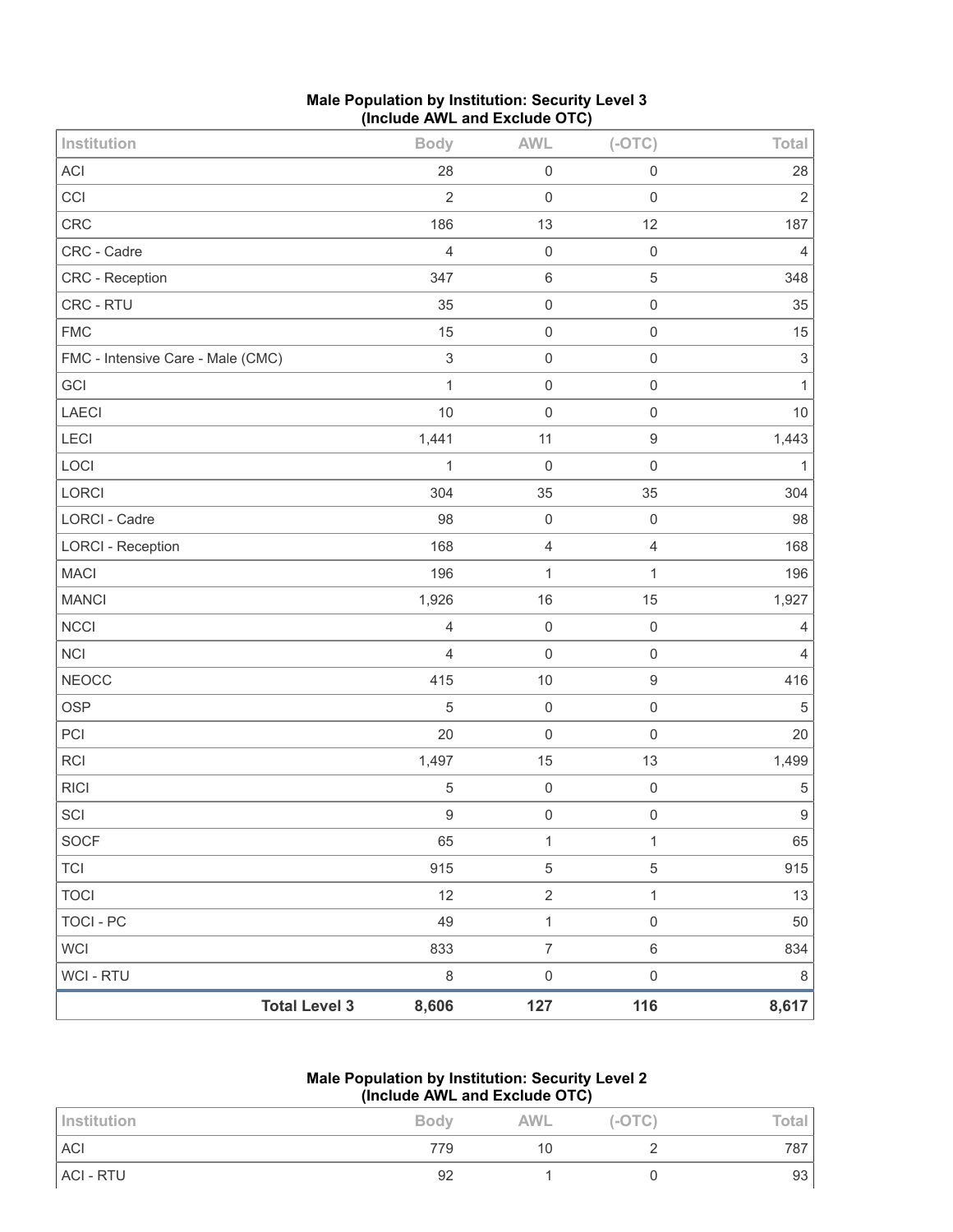| <b>BECI</b>                       |                      | 1,298        | 14                        | $\boldsymbol{9}$    | 1,303        |
|-----------------------------------|----------------------|--------------|---------------------------|---------------------|--------------|
| CCI                               |                      | 1,665        | 11                        | $\overline{7}$      | 1,669        |
| CRC                               |                      | 93           | $\,6\,$                   | $\,6\,$             | 93           |
| CRC - Cadre                       |                      | 199          | $\mathbf 0$               | $\mathbf 0$         | 199          |
| CRC - Reception                   |                      | 241          | $\boldsymbol{7}$          | $\overline{7}$      | 241          |
| DCI                               |                      | $\mathbf{1}$ | $\mathsf{O}\xspace$       | $\mathsf{O}\xspace$ | $\mathbf{1}$ |
| <b>FMC</b>                        |                      | 19           | $\,6\,$                   | $\mathbf{1}$        | 24           |
| FMC - Intensive Care - Male (CMC) |                      | 10           | $\mathsf 0$               | $\mathbf 0$         | 10           |
| GCI                               |                      | 552          | $\ensuremath{\mathsf{3}}$ | $\overline{2}$      | 553          |
| <b>GCI - RTU</b>                  |                      | 49           | $\mathbf 0$               | $\mathbf 0$         | 49           |
| LAECI                             |                      | 1,061        | 14                        | 13                  | 1,062        |
| LECI                              |                      | 204          | $\mathbf 0$               | $\mathbf 0$         | 204          |
| LOCI                              |                      | 585          | $\mathbf{1}$              | $\mathbf{1}$        | 585          |
| LORCI                             |                      | 69           | $\sqrt{2}$                | $\overline{2}$      | 69           |
| LORCI - Cadre                     |                      | 43           | $\mathbf 0$               | $\mathbf 0$         | 43           |
| <b>LORCI - Reception</b>          |                      | 62           | $\overline{2}$            | $\sqrt{2}$          | 62           |
| <b>MACI</b>                       |                      | 449          | $\ensuremath{\mathsf{3}}$ | $\overline{2}$      | 450          |
| <b>MANCI</b>                      |                      | 202          | $\sqrt{2}$                | $\mathbf 0$         | 204          |
| MCI                               |                      | 1,184        | $10$                      | $\,6\,$             | 1,188        |
| <b>NCCI</b>                       |                      | 979          | 12                        | $\,8\,$             | 983          |
| <b>NCI</b>                        |                      | 1,338        | 16                        | 11                  | 1,343        |
| <b>NEOCC</b>                      |                      | 502          | 19                        | 19                  | 502          |
| PCI                               |                      | 1,013        | $10$                      | $\sqrt{4}$          | 1,019        |
| <b>RCI</b>                        |                      | 319          | $\sqrt{2}$                | $\mathbf 0$         | 321          |
| <b>RICI</b>                       |                      | 1,390        | 19                        | 16                  | 1,393        |
| SCI                               |                      | 893          | $\hbox{9}$                | $\boldsymbol{7}$    | 895          |
| <b>SOCF</b>                       |                      | $\sqrt{2}$   | $\mathsf 0$               | $\mathbf 0$         | $\mathbf{2}$ |
| <b>TCI</b>                        |                      | 84           | $\mathbf{1}$              | $\mathsf{O}\xspace$ | 85           |
| <b>TOCI</b>                       |                      | $\sqrt{5}$   | $\mathbf{1}$              | $\mathbf{1}$        | $\sqrt{5}$   |
| <b>TOCI - PC</b>                  |                      | 59           | $\mathsf{O}\xspace$       | $\mathsf{O}\xspace$ | 59           |
| <b>WCI</b>                        |                      | 50           | $\mathbf{1}$              | $\mathsf{O}\xspace$ | 51           |
|                                   | <b>Total Level 2</b> | 15,491       | 182                       | 126                 | 15,547       |

# **Male Population by Institution: Security Level 1 (Include AWL and Exclude OTC)**

| Institution        | <b>Body</b> | <b>AWL</b> | $(-OTC)$ | <b>Total</b> |
|--------------------|-------------|------------|----------|--------------|
| <b>ACI</b>         | 574         | 11         | 5        | 580          |
| <b>ACI - RTU</b>   | 31          | 0          | 0        | 31           |
| <b>BECI</b>        | 713         | 13         |          | 719          |
| <b>BECI - Camp</b> | 470         | 0          | 0        | 470          |
| CCI                | 551         | っ          |          | 552          |
| <b>CRC</b>         | 81          | 5          | 4        | 82           |